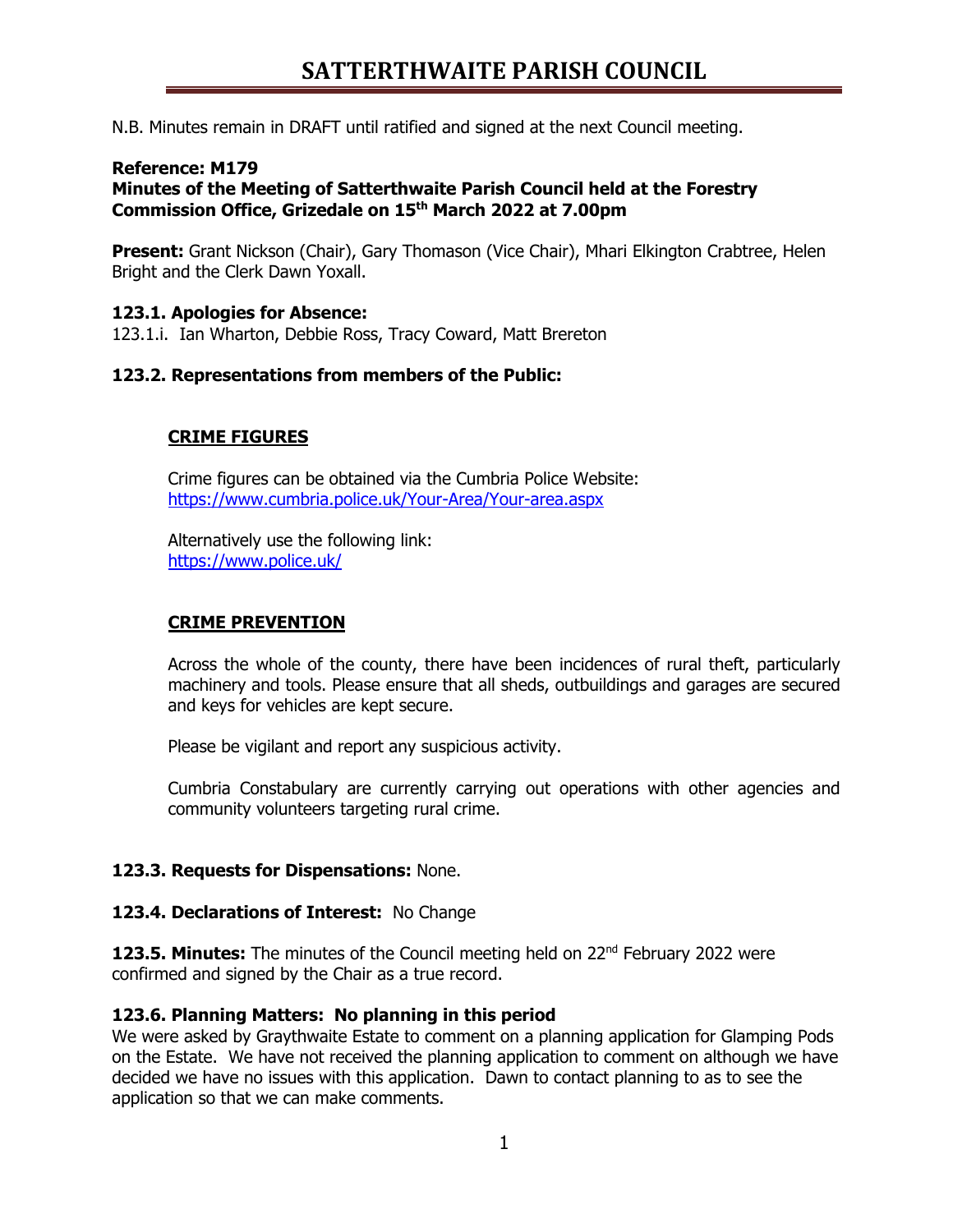## **123.7. Financial and Administrative Matters:**

123.7.a Statement of accounts reviewed.

123.7.b Payments approved Cheque for Clerks Salary for Feb - £443.32 Cheque for HMRC for Clerks Salary – £110.80 Cheque for CALC - £20 Cheque for Hire of Satterthwaite Parish Room - £25.50 Cheque for Dawn Yoxall for Microsoft Subscription and Antivirus - £175.87

Awaiting new cheque book to arrive to sign cheques but payments agreed. Dawn to look into possibility of changing to online banking.

### **123.8. Village Matters:**

123.8.a. Gary has been dealing with Joe Daniels from Forestry England with regards the road repair at Nursery Lane. Forestry England will be organising a digger to repair the road once we have the stone which is to be supplied by United Utilities. Joe has also organised a waller to repair the walls that were damaged.

Matt Brereton has agreed to pay for a sign at the end of Nursery Lane we have to decide what the sign will say. We have decided that it should read Access to Play Area and Farm Only.

We will contact LDNPA to ask for a no motor vehicle sign to be put at the bottom of Moor Lane as the previous sign has disappeared.

Helen mentioned Ukrainian refugees and asked if we as a Parish could do anything to help. A note will be put in the Newsletter.

Gary to write a letter to FE regarding holiday homes due to the shortage of houses for people to live locally.

Gary has spoken to Pandora Signs and they are happy to hire a speed information collector for a month, to help with an application to try and get the speed limit in the village reduced to 20mph. Once Go Ape has reopened and the number of visitors is more of a true reflection of the traffic flow.

Parish Council to offer assistance for the village Jubilee Celebrations.

Village litter pick to be held on 23<sup>rd</sup> April at 10am. Meet at Satterthwaite Parish Rooms.

Dawn to as Tracy Coward for contact information for the Bed of The Lake organisation.

We do have a vacancy for a Parish Councillor if anyone is interested in joining us please contact [clerk.satterthwaitepc@gmail.com](mailto:clerk.satterthwaitepc@gmail.com)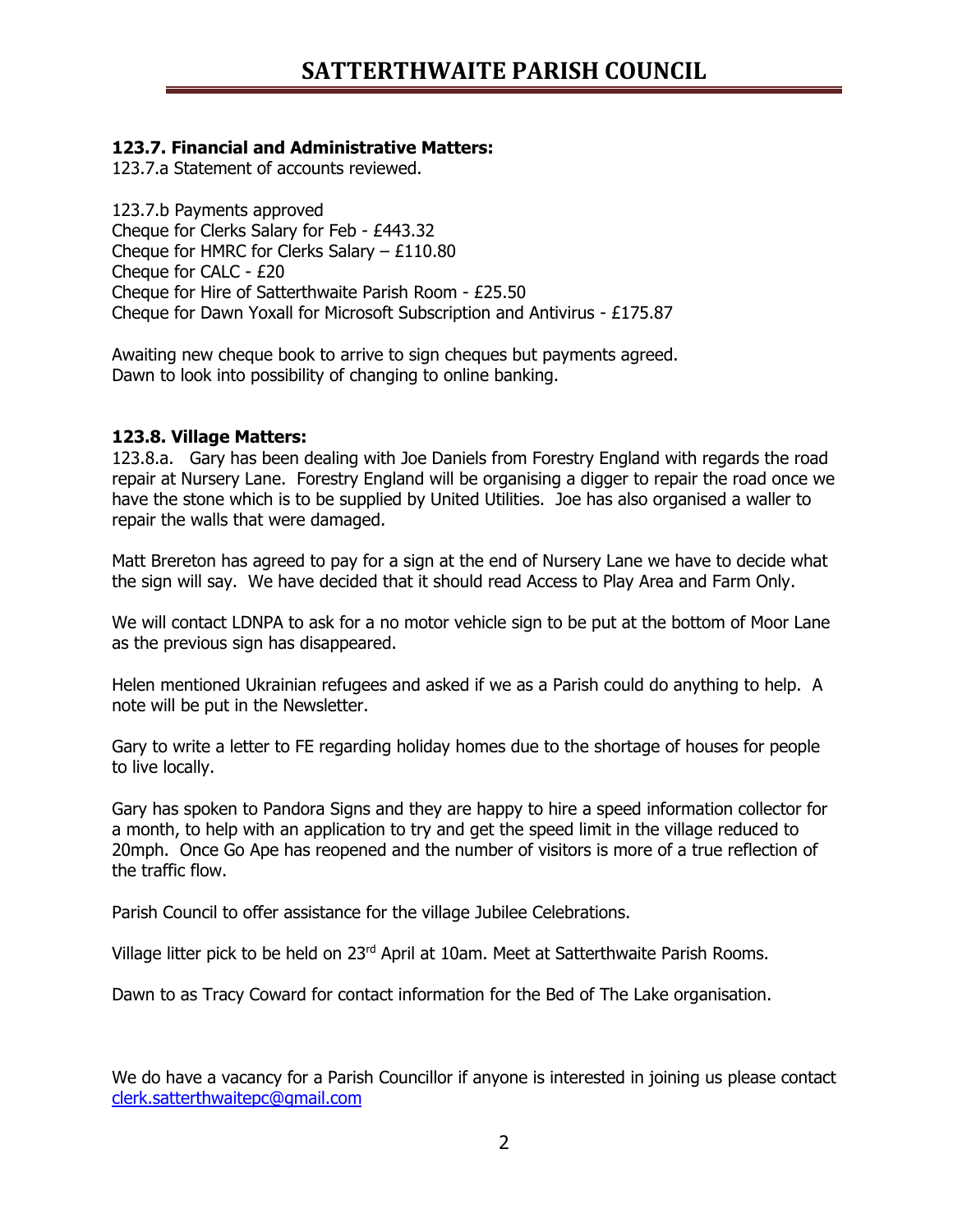# **SATTERTHWAITE PARISH COUNCIL**

### **123.9. The Lengthsman / Highways:**

123.9.a Archie will be returning back to work at the beginning of April but will have a look at the blocked drains before then.

If anyone has work that may need looking at please email Dawn Yoxall [clerk.satterthwaitepc@gmail.com](mailto:clerk.satterthwaitepc@gmail.com)

### 123.9.b **Highways**

Graham Wheelhouse is responsible for booking in highways work to be carried out, Matt Brereton suggested contacting Graham to get him to arrange for the potholes in the new piece of tarmac while he is carrying out other work in the area.

They are planning to continue with further resurfacing in the near future.

To report any road problems directly to Cumbria County Council use the information below.

#### **Highways Hotline** - **0845 609 6609**

The Highways Hotline should still be used to log defects – parishes shouldn't use their schedule to record defects.

To **report a fault** online: [http://www.cumbria.gov.uk/roads-transport/highways-pavements/reporting](http://www.cumbria.gov.uk/roads-transport/highways-pavements/reporting-problem-on-highway/reportandtrackafaultonline.asp)[problem-on-highway/reportandtrackafaultonline.asp](http://www.cumbria.gov.uk/roads-transport/highways-pavements/reporting-problem-on-highway/reportandtrackafaultonline.asp)

To **email** your area: [Betterhighways.southlakeland@cumbria.gov.uk](mailto:Betterhighways.southlakeland@cumbria.gov.uk)

To track an existing fault: <http://hims.cumbria.gov.uk/ofr/ofrTrackFault.aspx>

Please report any highways emergencies through the **highways emergency telephone number** - **0845 6096609** during office hours and via the **police** between 5pm and 8.30am

#### **123.10. Correspondence:**

The following items of correspondence were noted:

| <b>CALC</b>  | <b>Weekly Roundup</b>        |         |
|--------------|------------------------------|---------|
| <b>LDNPA</b> | Planning decisions           |         |
| <b>LDNPA</b> | <b>Planning Applications</b> |         |
| <b>CALC</b>  | Newsletter                   | Monthly |
| <b>CALC</b>  | Circular                     | weekly  |
|              |                              | email   |